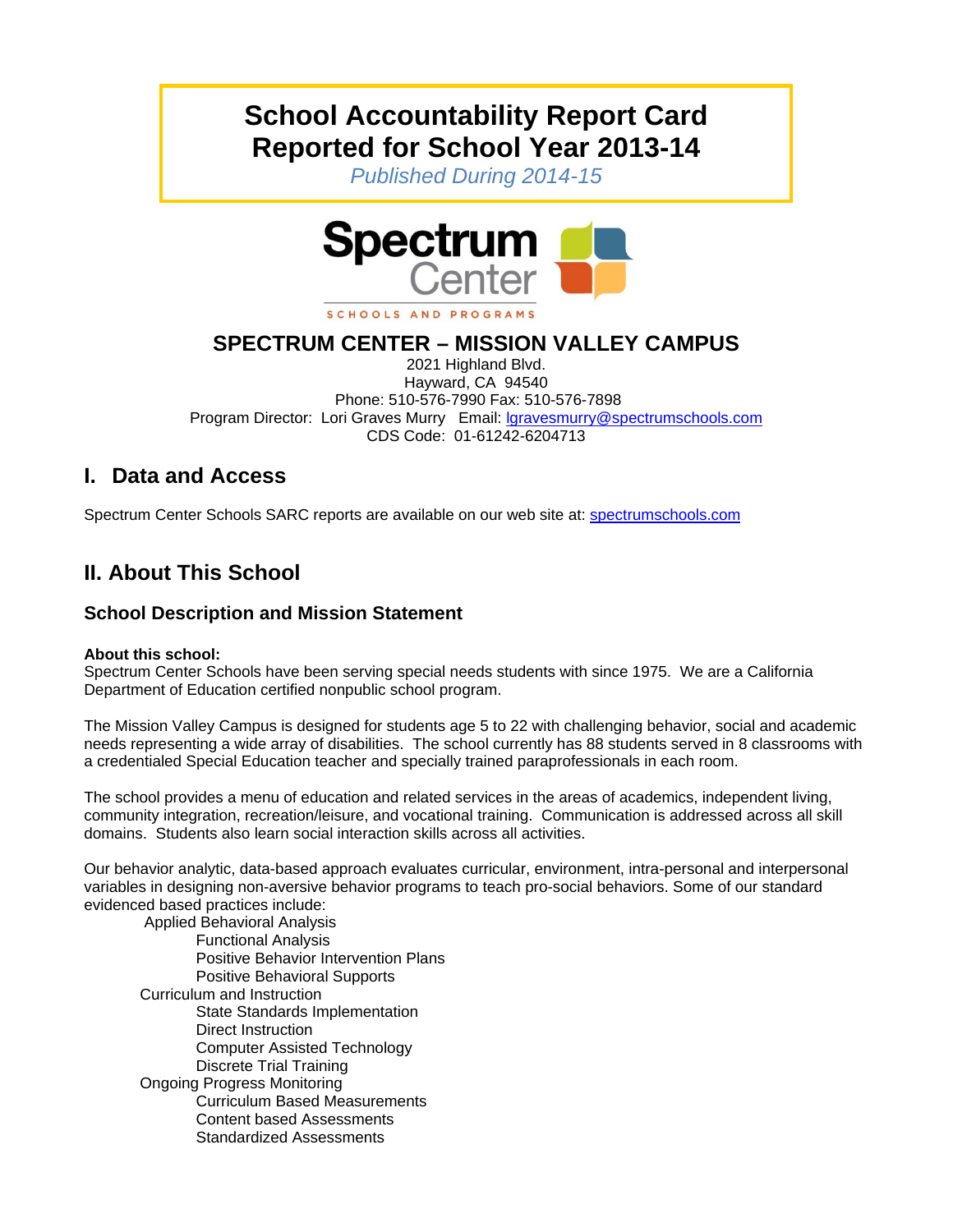Data is collected on academic achievement and on each Individualized Educational Plan (IEP) goal weekly. The data is reviewed monthly to assess the student's progress. Lessons plans are revised as needed to assure student learning. A progress report and/or report card is completed for every student and is provided to both the parent and LEA quarterly per the IEP and master contract.

Spectrum Center Schools monitor progress on targeted campus goals quarterly. An Internal Accountability Review is conducted annually.

#### **Mission Statement:**

Our mission is to provide personalized, evidence-based educational services for non-traditional learners in collaboration with families and public school districts.

### **Opportunities for Parental Involvement**

Parents are involved in the student enrollment process, parent/teacher conferences, IEP development and approval.

In addition, our school attempts to host a parent/care-provider and student social event several times throughout the year. These are opportunities for parents to either attend a school event or an after-school event such as Science fairs, craft fairs, Back to School Night, relay events, going to a bowling alley, playing miniature golf, or attending fundraisers. These events give parents/care-providers the opportunity to see what their children are learning and how much they are working on building their social skills. Parents/care-providers also have the opportunity to meet other parents/care-providers, which can help with finding out resources for their children and themselves.

Teachers make weekly phone calls to parents to touch base and share how the child's week went as well as ask for parent input.

When needed, Spectrum Center has provided trainings to help parents with challenges at home, such as ABA principles, video modeling for those with Autism, and many others.

### **Student Enrollment by Grade Level (School Year 2013-14)**

This table displays the number of students enrolled in each grade level (determined by age) at the school.

| <b>Grade Level</b> | <b>Number of Students</b> | <b>Grade Level</b>         | <b>Number of Students</b> |
|--------------------|---------------------------|----------------------------|---------------------------|
| Kindergarten       |                           | <b>Ungraded Elementary</b> |                           |
| Grade 1            |                           | Grade 9                    |                           |
| Grade 2            |                           | Grade 10                   |                           |
| Grade 3            |                           | Grade 11                   |                           |
| Grade 4            | 8                         | Grade 12                   |                           |
| Grade 5            |                           | <b>Ungraded HS</b>         |                           |
| Grade 6            |                           | <b>Post-Secondary</b>      | 38                        |
| Grade 7            | 8                         |                            |                           |
| Grade 8            |                           | <b>Total Enrollment</b>    | 103                       |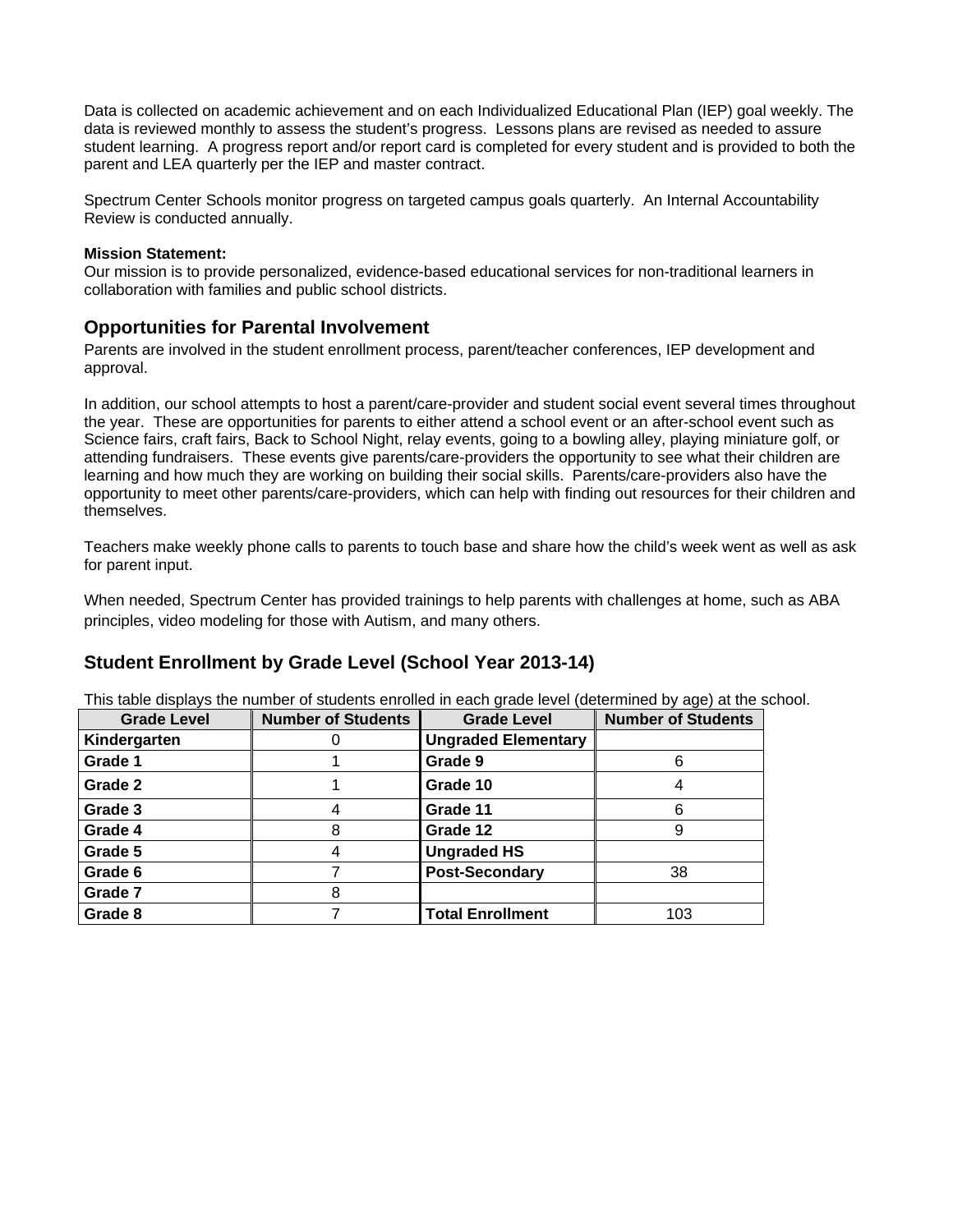## **Student Enrollment by Group**





■CMA

**■CST** 

**CAPA** 

■Not Eligible

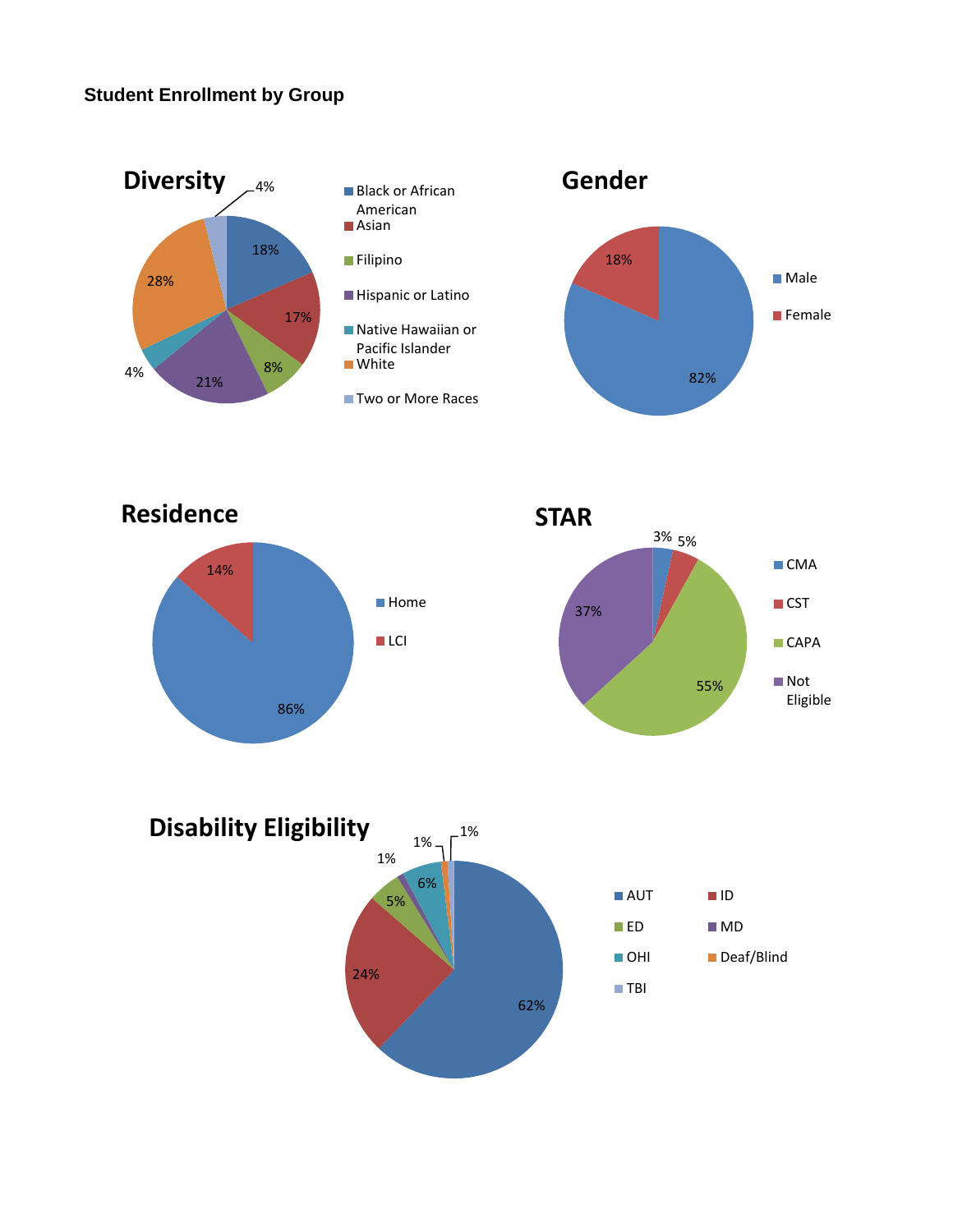### **Average Class Size**

Our model is to provide small classroom sizes, due to this our classrooms can be anywhere from 6 to 14 students in a classroom. Students are in classrooms according to age and function level. In the 2013-14 school year, the Mission Valley Campus served an average of 87 students in 8 classrooms.

# **III. School Climate**

### **School Safety Plan (School Year 2013-14)**

All staff receive required trainings including, but not limited to: 1<sup>st</sup> Aide/CPR, Hughes Bill, incident report writing, emergency preparedness, blood borne pathogens, student supervision, safety in the work place, sexual harassment, abuse reporting and universal precautions.

The campus has a safety team which meets monthly. The safety team is responsible for monitoring monthly classroom safety and risk abatement checklist, maintaining adequate first aide and blood borne pathogen supplies and reviewing safety incidents as needed. Morning sweeps of the grounds are conducted to insure the campus is secure and free from dangerous debris.

Emergency preparedness includes monthly fire drills, monthly earthquake drills, monthly OSHA building checks, an annual fire inspection and an annual disaster drill which includes earthquake preparedness, shelter in place, violent intruder protection and an annual exposure control plan.

### **Suspensions and Expulsions**

| Rate               | <b>School</b> |         |         |  |  |
|--------------------|---------------|---------|---------|--|--|
|                    | 2011-12       | 2012-13 | 2013-14 |  |  |
| <b>Suspensions</b> |               |         |         |  |  |
| <b>Expulsions</b>  |               |         |         |  |  |

## **IV. School Facilities-**

### **School Facility Conditions and Improvement Plan (School Year 2014-15)**

#### **Age of School Buildings:**

The Spectrum Center Mission Campus is located at 2021 Highland Blvd. on the campus of the former HUSD Highland Elementary. The school opened in 2003, in Union City and relocated to this site in January of 2013. The Spectrum area of the campus includes 8 classrooms a front office area, a related services room, a clinical office, a vocational room, and several administrative offices. The outdoor space includes a covered picnic area, a large paly structure, basketball courts, and a baseball/soccer field.

#### **Maintenance and Repair:**

The Administrative Coordinator is responsible for all campus repairs and coordinates with the Maintenance Specialist to ensure repairs are completed. We have a Five-Year Plan, which consists of improvements to the floor, resurfacing the playground and the acquisition of additional classroom space to facilitate continued student population growth. The head of the safety team coordinates with the Clinical Assistant and the Safety Team members to conduct morning safety sweeps to insure the campus is free from dangerous debris.

#### **Cleaning Process and Schedule:**

Our campus contracts a cleaning service company in order to ensure that all classrooms, offices, common areas and restrooms are cleaned on a daily basis.

#### **Modernizing or New School Construction Projects:**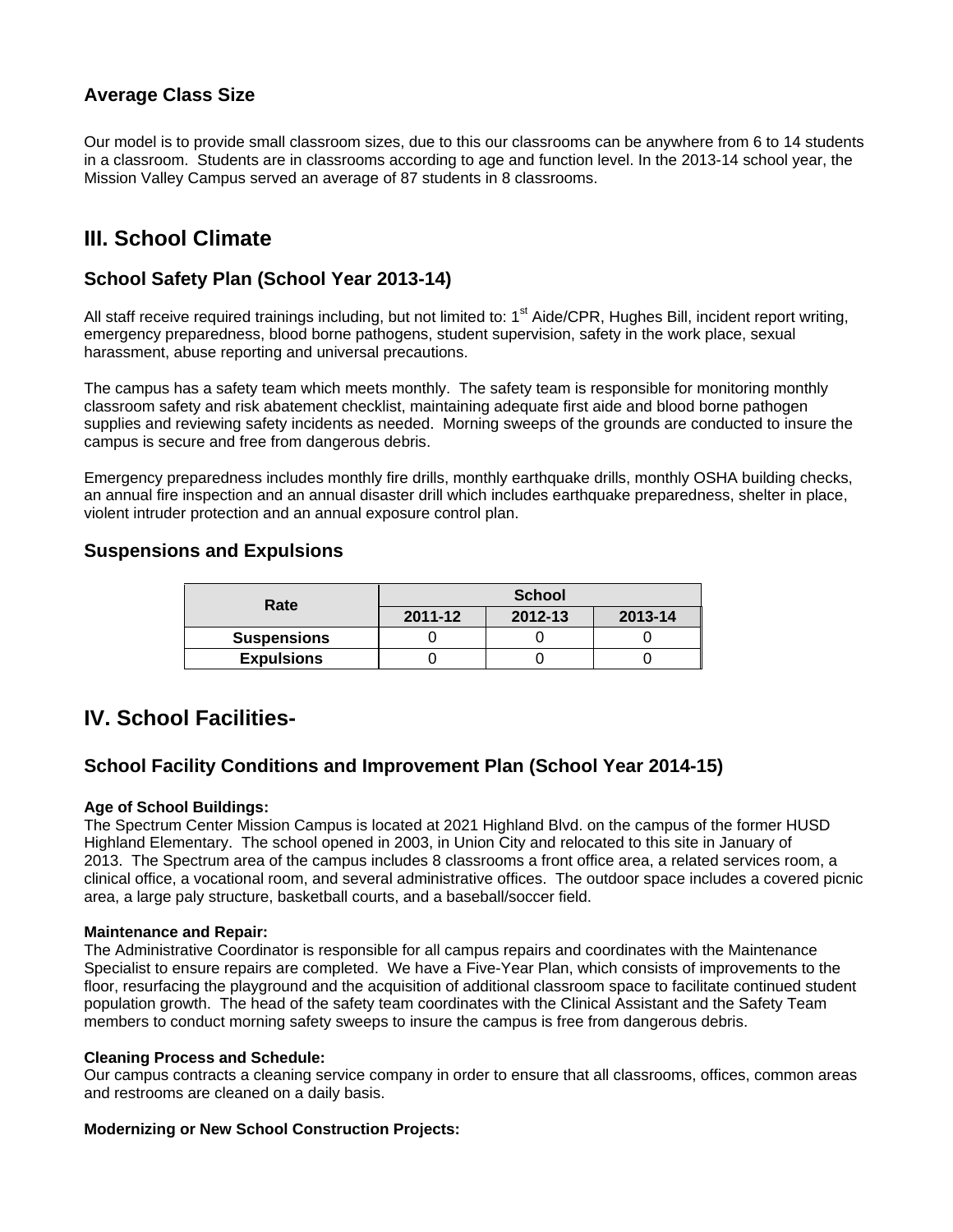The campus is currently researching additional space options which would enable to campus to have more classrooms available.

|                                                                                  | <b>Repair Status</b> |         |      |      | <b>Repair Needed and</b>       |  |
|----------------------------------------------------------------------------------|----------------------|---------|------|------|--------------------------------|--|
| <b>System Inspected</b>                                                          | <b>Exemplary</b>     | Good    | Fair | Poor | <b>Action Taken or Planned</b> |  |
| Systems: Gas Leaks,<br>Mechanical/HVAC,<br>Sewer                                 | $\star$              |         |      |      | n/a                            |  |
| <b>Interior: Interior</b><br><b>Surfaces</b>                                     |                      | $\star$ |      |      | n/a                            |  |
| <b>Cleanliness: Overall</b><br>Cleanliness, Pest/<br>Vermin Infestation          | $\star$              |         |      |      | n/a                            |  |
| <b>Electrical: Electrical</b>                                                    | $\star$              |         |      |      | n/a                            |  |
| <b>Restrooms/Fountains:</b><br>Restrooms, Sinks/<br>Fountains                    |                      | $\star$ |      |      | n/a                            |  |
| Safety: Fire Safety,<br><b>Hazardous Materials</b>                               | $\star$              |         |      |      | n/a                            |  |
| <b>Structural: Structural</b><br>Damage, Roofs                                   | $\star$              |         |      |      | n/a                            |  |
| <b>External:</b><br>Playground/School<br>Grounds, Windows/<br>Doors/Gates/Fences | $\star$              |         |      |      | n/a                            |  |
| <b>Overall Rating</b>                                                            | $\star$              |         |      |      | n/a                            |  |

## **School Facility Good Repair Status (School Year 2014-15)**

# **V. Teachers**

### **Teacher Credentials**

| <b>Teachers</b>                               | <b>School</b> |         |         |  |
|-----------------------------------------------|---------------|---------|---------|--|
|                                               | 2011-12       | 2012-13 | 2013-14 |  |
| <b>Number of campus classrooms</b>            |               |         |         |  |
| <b>Clear Level 2</b>                          |               |         |         |  |
| <b>Preliminary Level 1</b>                    |               |         |         |  |
| UIP                                           |               |         |         |  |
| <b>PIP/STSP</b>                               |               |         |         |  |
| <b>Emergency Substitute (Classroom Aides)</b> |               |         |         |  |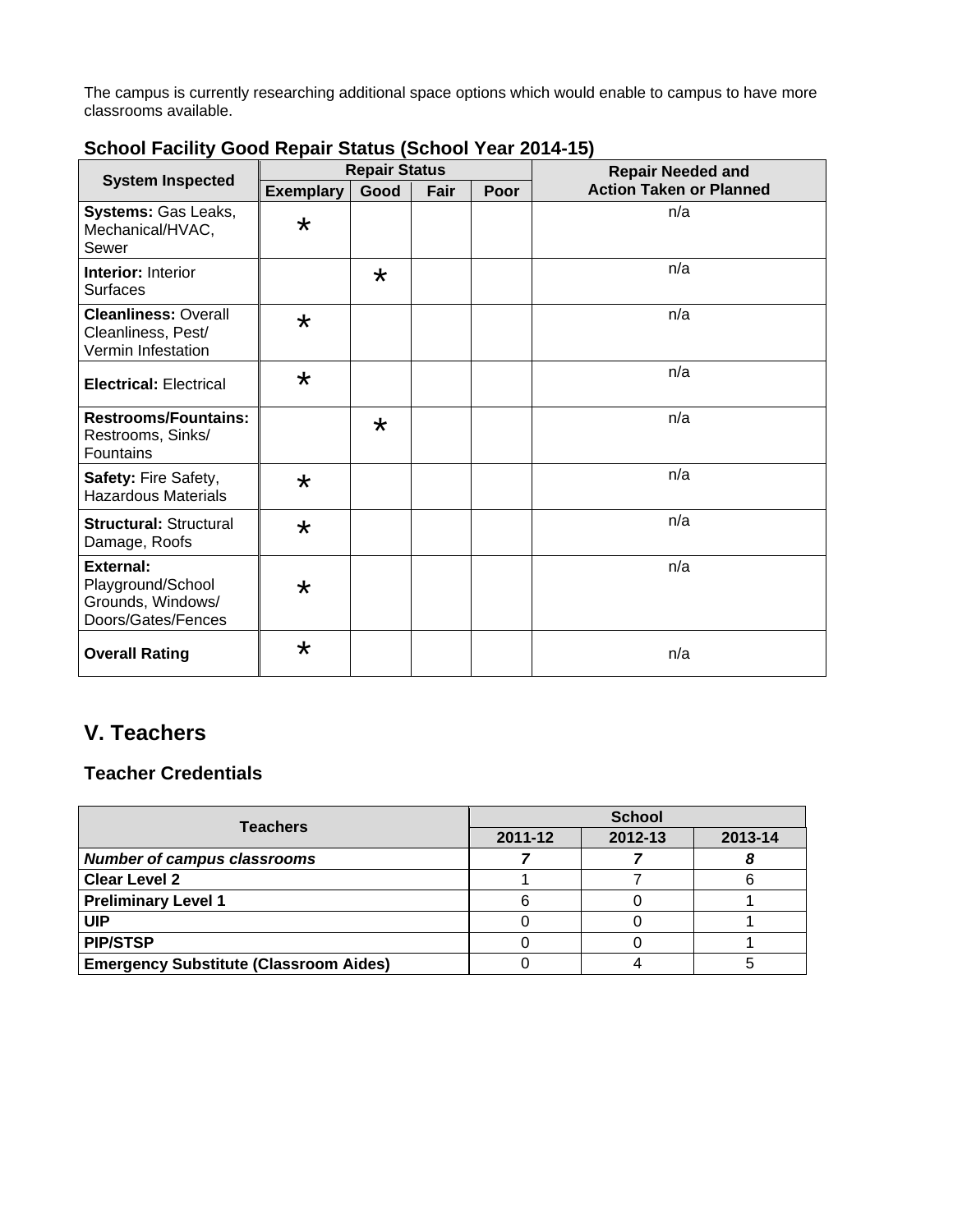# **VI. Support Staff**

**Other Support Staff (School Year 2013-14)** 

| <b>Title</b>                                    | <b>Number of FTE</b><br><b>Assigned to</b><br><b>School</b> |
|-------------------------------------------------|-------------------------------------------------------------|
| <b>Senior Behavior Analyst</b>                  |                                                             |
| <b>Curriculum and Instruction Specialist</b>    |                                                             |
| <b>Education Coordinator</b>                    | 2                                                           |
| <b>Therapists</b>                               |                                                             |
| <b>Speech/Language/Hearing Specialist</b>       | 1.8                                                         |
| <b>Occupational Therapists</b>                  | 0.6                                                         |
| <b>Adapted Physical Education</b>               | 0.4                                                         |
| <b>Transportation Support</b>                   |                                                             |
| <b>Behavioral/Instructional Classroom Aides</b> | 34                                                          |

# **VII. Curriculum and Instructional Materials**

## **Instructional Materials (School Year 2014-15)**

Each student at CST and CMA level has a text book which matches the SBE or the local LEA's adapted text books in each academic area at his/her grade level. In addition Spectrum Center provides supplemental materials as appropriate to match the students' learning patterns.

| <b>Core Curriculum Area</b>       | Quality, Currency,<br>and Availability of<br><b>Textbooks and</b><br><b>Instructional</b><br>Materials * Need to<br>import the campus'<br><b>Materials form</b> | <b>Percent of Pupils</b><br><b>Who Lack Their Own</b><br><b>Assigned Textbooks</b><br>and/or<br><b>Instructional</b><br><b>Materials</b> | <b>Most Recent SBE or</b><br><b>Local Governing</b><br><b>Agency Approved</b><br><b>Textbooks and</b><br><b>Instructional</b><br><b>Materials</b> |
|-----------------------------------|-----------------------------------------------------------------------------------------------------------------------------------------------------------------|------------------------------------------------------------------------------------------------------------------------------------------|---------------------------------------------------------------------------------------------------------------------------------------------------|
| <b>Reading/Language Arts</b>      | $\star$                                                                                                                                                         | $O\%$                                                                                                                                    | yes                                                                                                                                               |
| <b>Mathematics</b>                | $\star$                                                                                                                                                         | O%                                                                                                                                       | ves                                                                                                                                               |
| <b>Science</b>                    | $\star$                                                                                                                                                         | O%                                                                                                                                       | ves                                                                                                                                               |
| <b>History-Social Science</b>     | $\star$                                                                                                                                                         | O%                                                                                                                                       | ves                                                                                                                                               |
| <b>Foreign Language</b>           | $\star$                                                                                                                                                         | $O\%$                                                                                                                                    | yes                                                                                                                                               |
| <b>Health</b>                     | $\star$                                                                                                                                                         | O%                                                                                                                                       | ves                                                                                                                                               |
| <b>Visual and Performing Arts</b> | $\star$                                                                                                                                                         | $O\%$                                                                                                                                    | ves                                                                                                                                               |

| Grade<br>Level | Core<br><b>Subject</b><br>Abbrev. | <b>Current Textbooks and</b><br><b>Instructional Materials</b> | ISBN#'s       | <b>Year of</b><br><b>Publication</b> | <b>Publisher</b> | <b>State</b><br>Adopted<br>(k-8) Y or<br>$N$ ? |
|----------------|-----------------------------------|----------------------------------------------------------------|---------------|--------------------------------------|------------------|------------------------------------------------|
|                | <b>ELA</b>                        | Student Anthology: Let's be<br>friends 1.2                     | 0-618-15160-5 | 2003                                 | Houghton Mifflin |                                                |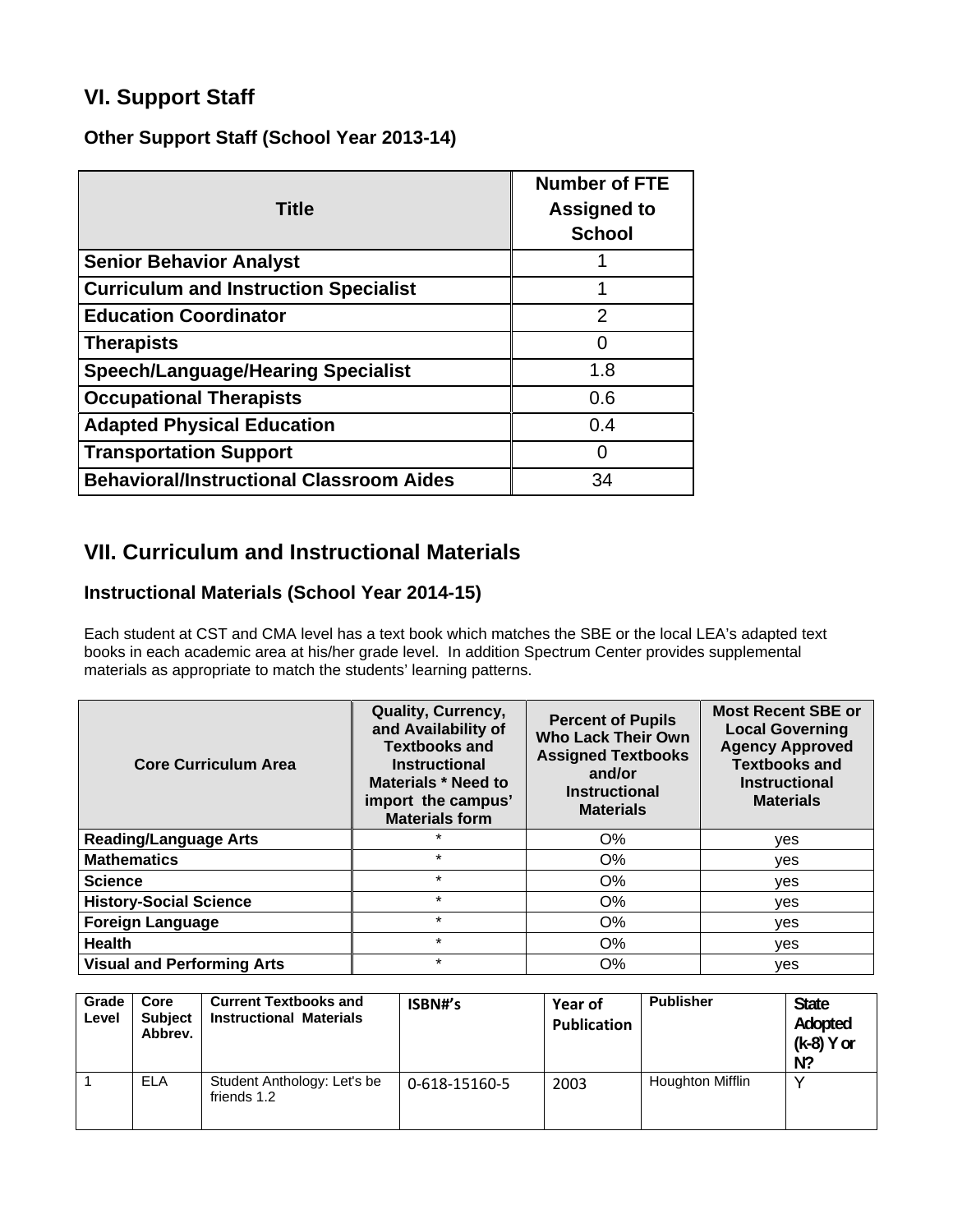| $\overline{1}$ | <b>ELA</b> | Student Anthology:<br>Surprises 1.3                   | 0-618-15713-1 | 2003 | <b>Houghton Mifflin</b> | Y              |
|----------------|------------|-------------------------------------------------------|---------------|------|-------------------------|----------------|
| $\mathbf{1}$   | <b>ELA</b> | Student Anthology:<br>Treasures 1.4                   | 0-618-15714-3 | 2003 | <b>Houghton Mifflin</b> | Y              |
| $\mathbf{1}$   | <b>ELA</b> | Student Anthology: Wonders<br>1.5                     | 0-618-15715-8 | 2003 | <b>Houghton Mifflin</b> | Y              |
| $\mathbf{1}$   | <b>ELA</b> | Practice Book Level 1.1-1.2                           | 0-618-15161-3 | 2003 | Houghton Mifflin        | Y              |
| $\mathbf{1}$   | <b>ELA</b> | Practice Book Level 1.3-1.5                           | 0-618-16160-0 | 2003 | <b>Houghton Mifflin</b> | Y              |
| $\mathbf{1}$   | <b>ELA</b> | Phonics Library: All Together<br><b>Now</b>           | 0-618-16197-3 | 2003 | <b>Houghton Mifflin</b> | Y              |
| $\mathbf{1}$   | <b>ELA</b> | Phonics Library: Surprise!                            | 0-618-16198-8 | 2003 | <b>Houghton Mifflin</b> | Y              |
| $\mathbf{1}$   | <b>ELA</b> | Phonics Library: Let's Look<br>Around!                | 0618-16199-6  | 2003 | <b>Houghton Mifflin</b> | $\overline{Y}$ |
| $\mathbf{1}$   | <b>ELA</b> | Phonics Library: Home<br>Sweet Home                   | 0-618-16201-1 | 2003 | <b>Houghton Mifflin</b> | Y              |
| $\mathbf{1}$   | <b>ELA</b> | Student Anthology:<br>Adventures 2.1                  | 0-618-15716-6 | 2003 | <b>Houghton Mifflin</b> | Y              |
| $\overline{2}$ | <b>ELA</b> | Teacher's Edition:<br>Adventures-Around Town          | 0-618-13793-4 | 2003 | <b>Houghton Mifflin</b> | Ÿ              |
| $\overline{2}$ | <b>ELA</b> | Teacher's Edition:<br><b>Adventures-Silly Stories</b> | 0-618-13791-2 | 2003 | <b>Houghton Mifflin</b> | Y              |
| $\overline{2}$ | <b>ELA</b> | Teacher's Edition:<br>Adenvetures- Nature Walk        | 0-618-13792-0 | 2003 | <b>Houghton Mifflin</b> | Y              |
| $\overline{2}$ | <b>ELA</b> | Student Anthology: Delights<br>2.2                    | 0-618-15717-4 | 2003 | <b>Houghton Mifflin</b> | Y              |
| 2              | <b>ELA</b> | Teacher's Edition: Delights-<br><b>Family Time</b>    | 0-618-13795-5 | 2003 | <b>Houghton Mifflin</b> | Y              |
| $\overline{c}$ | <b>ELA</b> | Teacher's Edition: Delights-<br><b>Talent Show</b>    | 0-618-13796-3 | 2003 | <b>Houghton Mifflin</b> | Y              |
| 2              | <b>ELA</b> | Teacher's Edition: Delights-<br>Amazing Animals       | 0-618-13794-7 | 2003 | <b>Houghton Mifflin</b> | Y              |
| 2              | <b>ELA</b> | Practice Book Level 2.1                               | 0-618-16166-0 | 2001 | <b>Houghton Mifflin</b> | Y              |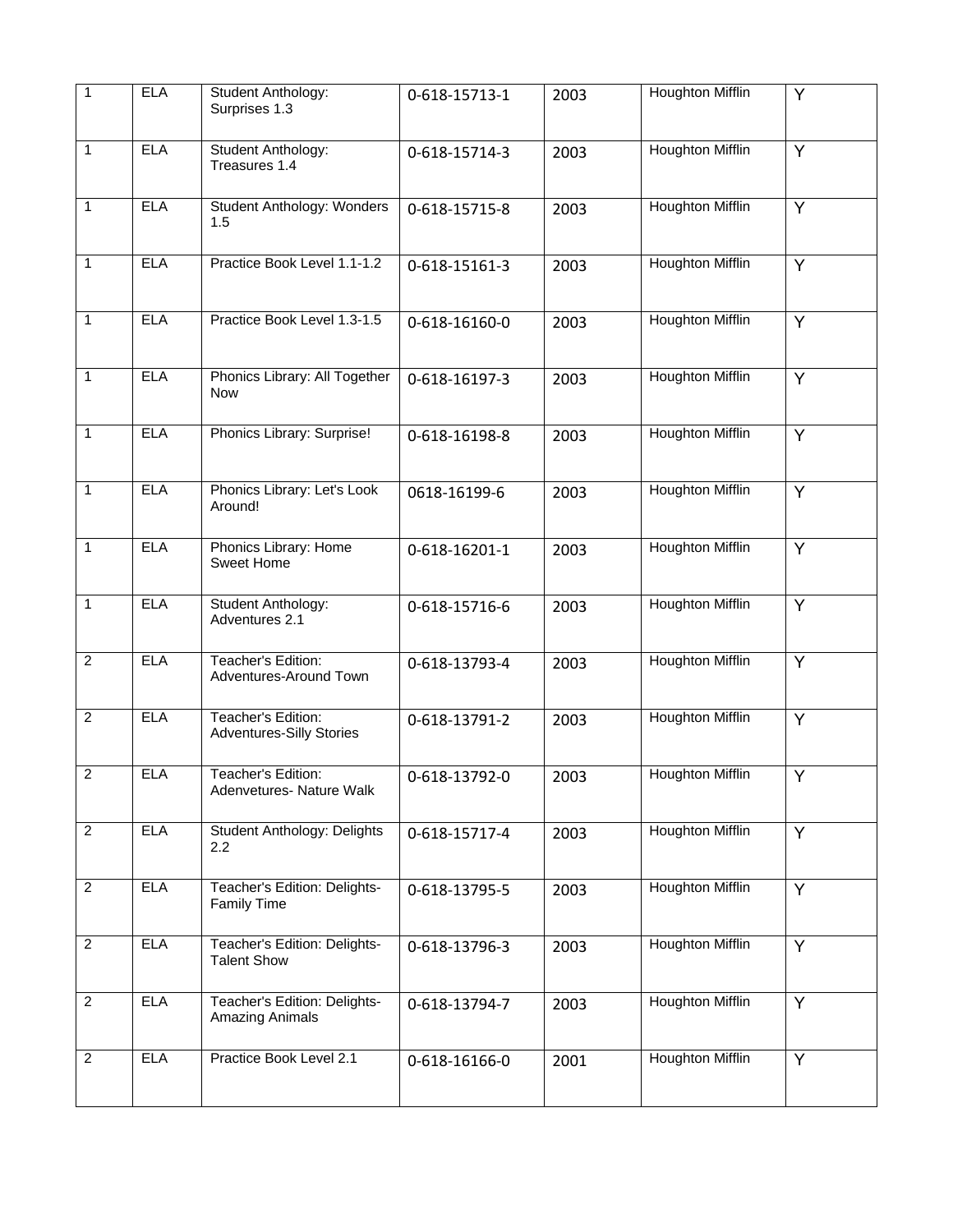| $\overline{2}$ | <b>ELA</b> | Practice Book Level 2.2                                        | 0-618-16162-7 | 2001 | <b>Houghton Mifflin</b> | Y              |
|----------------|------------|----------------------------------------------------------------|---------------|------|-------------------------|----------------|
| $\overline{2}$ | <b>ELA</b> | Practice Book: Teacher'<br>Annotated Edition Level 2.2         | 0-618-16167-8 | 2001 | <b>Houghton Mifflin</b> | Y              |
| $\overline{2}$ | <b>ELA</b> | Phonics Library: Silly<br><b>Stories</b>                       | 0-618-16207-0 | 2003 | <b>Houghton Mifflin</b> | Y              |
| $\overline{2}$ | <b>ELA</b> | Phonics Library: Nature<br>Walk                                | 0-618-16208-9 | 2003 | <b>Houghton Mifflin</b> | Y              |
| $\overline{2}$ | <b>ELA</b> | Phonics Library: Around<br>Town: Neighborhood and<br>Community | 0-618-16209-7 | 2003 | <b>Houghton Mifflin</b> | Y              |
| $\overline{2}$ | <b>ELA</b> | Phonics Library: Amazing<br>Animals                            | 0-618-16210-0 | 2003 | <b>Houghton Mifflin</b> | Y              |
| $\overline{2}$ | <b>ELA</b> | Phonics Library: Family Time                                   | 0-618-16211-9 | 2003 | <b>Houghton Mifflin</b> | Y              |
| $\overline{c}$ | <b>ELA</b> | Phonics Library: Talent<br>Show                                | 0-618-16212-7 | 2003 | <b>Houghton Mifflin</b> | Y              |
| $\overline{2}$ | <b>ELA</b> | Phonics Library: Animal<br>Adventures                          |               | 2003 | <b>Houghton Mifflin</b> | $\overline{Y}$ |
| $\overline{2}$ | <b>ELA</b> | Phonics Library: We can do<br>it!                              |               | 2003 | <b>Houghton Mifflin</b> | $\overline{Y}$ |
| $\overline{2}$ | <b>ELA</b> | Practice Reader: The<br>Garden Country Fair                    |               | 2003 | <b>Houghton Mifflin</b> | Y              |
| $\overline{2}$ | <b>ELA</b> | Practice Reader: Swim, Dad                                     |               | 2003 | <b>Houghton Mifflin</b> | Y              |
| $\overline{2}$ | <b>ELA</b> | Practice Reader: Sandy<br>Goes to the Vet                      |               | 2003 | <b>Houghton Mifflin</b> | Y              |
| $\overline{2}$ | <b>ELA</b> | Practice Reader: Fluff and<br>the Long Nap                     |               | 2003 | <b>Houghton Mifflin</b> | Y              |
| $\overline{2}$ | <b>ELA</b> | Practice Reader: Animal<br><b>Tracks Are Everywhere</b>        |               | 2003 | <b>Houghton Mifflin</b> | Y              |
| $\overline{2}$ | <b>ELA</b> | Practice Reader: Catching<br><b>Bailey</b>                     |               | 2003 | <b>Houghton Mifflin</b> | Y              |
| $\overline{2}$ | <b>ELA</b> | Practice Reader: Rats on the<br>Roof                           |               | 2003 | <b>Houghton Mifflin</b> | Y              |
| $\overline{2}$ | <b>ELA</b> | Practice Reader: Chibi The<br>True Story From Japan            |               | 2003 | <b>Houghton Mifflin</b> | Y              |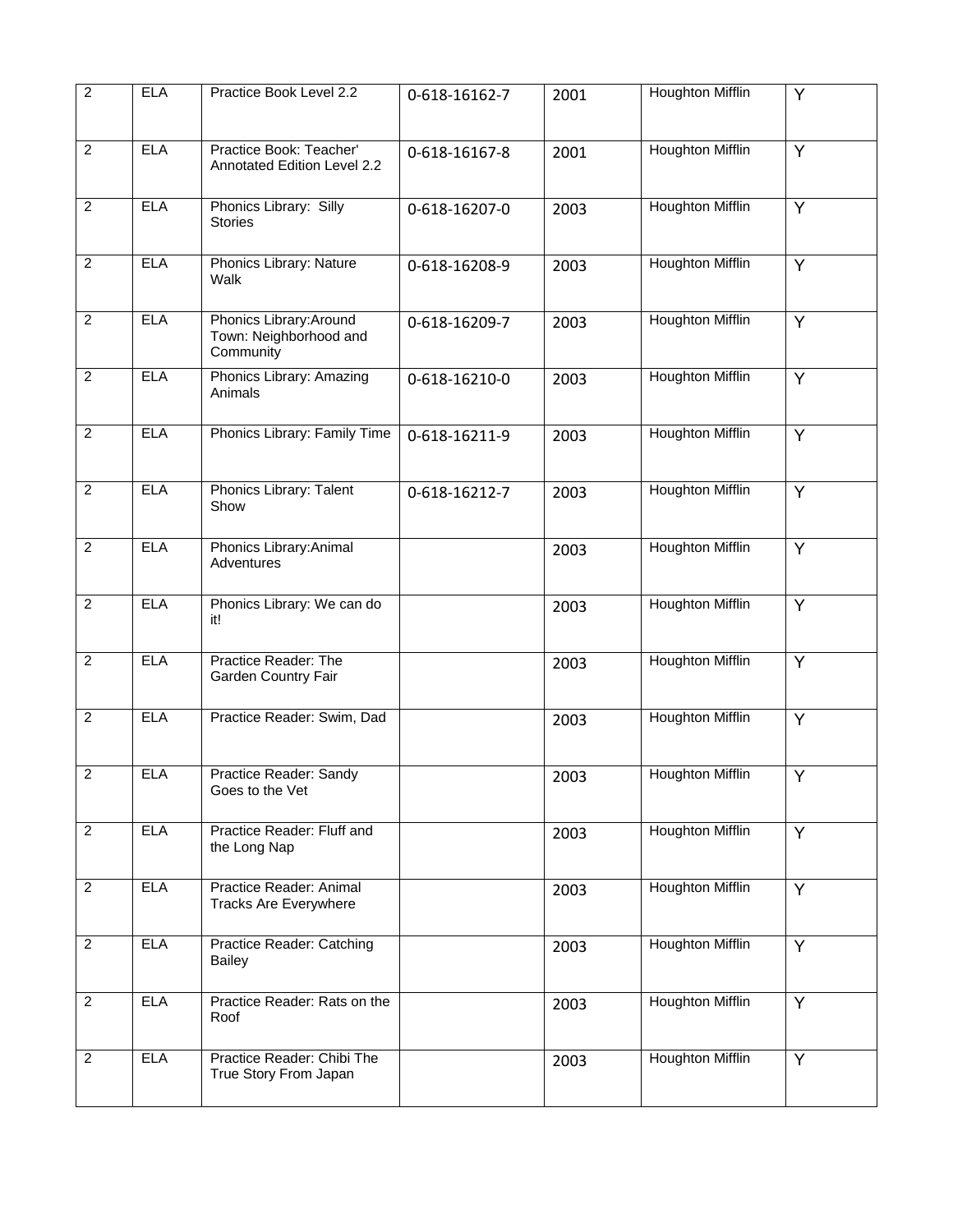| $\overline{2}$ | <b>ELA</b> | Practice Reader: Amelia<br><b>Bedilla Goes Camping</b>        |               | 2003 | <b>Houghton Mifflin</b> | Y              |
|----------------|------------|---------------------------------------------------------------|---------------|------|-------------------------|----------------|
| $\overline{2}$ | <b>ELA</b> | Practice Reader: Solo Girl                                    |               | 2003 | <b>Houghton Mifflin</b> | Y              |
| $\overline{2}$ | <b>ELA</b> | Practice Reader: A Toad for<br>Tuesday                        |               | 2003 | <b>Houghton Mifflin</b> | Y              |
| $\overline{3}$ | <b>ELA</b> | Reader's Library: Off to<br>Adventure                         | 0-618-03655-5 | 2001 | <b>Houghton Mifflin</b> | Y              |
| $\sqrt{3}$     | <b>ELA</b> | Reader's Library:<br><b>Celebrating Traditions</b>            | 0-618-03656-3 | 2001 | <b>Houghton Mifflin</b> | Y              |
| 3              | <b>ELA</b> | Reader's Library: Incredible<br><b>Stories</b>                | 0-618-04391-8 | 2001 | <b>Houghton Mifflin</b> | Y              |
| 3              | <b>ELA</b> | Reader's Library: Animal<br><b>Habitats</b>                   | 0-618-04392-6 | 2001 | <b>Houghton Mifflin</b> | Y              |
| 3              | <b>ELA</b> | Reader's Library: Voyagers                                    | 0-618-04394-2 | 2001 | <b>Houghton Mifflin</b> | Y              |
| $\overline{4}$ | <b>ELA</b> | <b>Teacher's Edition: Traditions</b><br>-That's Amazing       | 0-618-04400-0 | 2003 | <b>Houghton Mifflin</b> | $\overline{Y}$ |
| $\overline{4}$ | <b>ELA</b> | Student Anthology:<br><b>Traditions Level 4</b>               | 0-618-15720-4 | 2003 | <b>Houghton Mifflin</b> | $\overline{Y}$ |
| $\overline{4}$ | <b>ELA</b> | Practice Book Level 4                                         | 0-618-16164-8 | 2000 | <b>Houghton Mifflin</b> | Y              |
| $\overline{4}$ | <b>ELA</b> | Reader's Library: Journeys                                    | 0-618-04398-5 | 2001 | <b>Houghton Mifflin</b> | Y              |
| $\overline{4}$ | <b>ELA</b> | Reader's Library: American<br><b>Stories</b>                  | 0-618-04399-3 | 2001 | <b>Houghton Mifflin</b> | Y              |
| $\overline{4}$ | <b>ELA</b> | Reader's Library: Heroes                                      | 0-618-04402-7 | 2001 | <b>Houghton Mifflin</b> | Y              |
| $\overline{4}$ | <b>ELA</b> | Reader's Library: That's<br>Amazing                           | 0-618-04400-0 | 2001 | <b>Houghton Mifflin</b> | Y              |
| 4              | <b>ELA</b> | Reader's Library: Problem<br>Solvers                          | 0-618-04401-9 | 2001 | <b>Houghton Mifflin</b> | Y              |
| 4              | <b>ELA</b> | Reader's Library: Nature:<br>Friend and Foe                   | 0-618-04404-3 | 2001 | <b>Houghton Mifflin</b> | Y              |
| $\sqrt{5}$     | <b>ELA</b> | Student Anthology:<br><b>Expedition (Teachers</b><br>Edition) | 0-618-15721-2 | 2001 | <b>Houghton Mifflin</b> | Y              |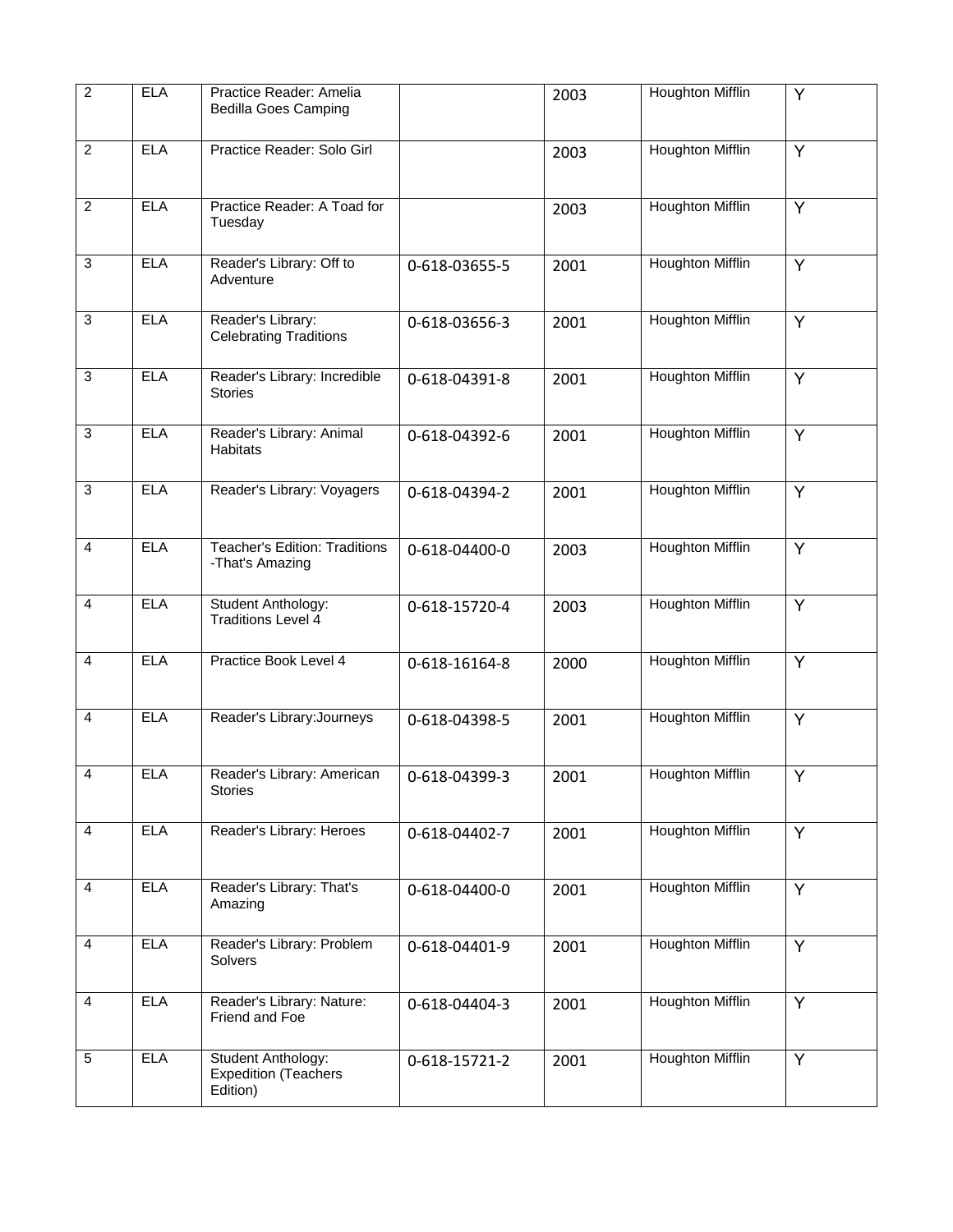| $\overline{5}$ | <b>ELA</b>             | Student Anthology:<br>Expedition                                                  | 0-618-15721-2 | 2001 | Houghton Mifflin                 | Y |
|----------------|------------------------|-----------------------------------------------------------------------------------|---------------|------|----------------------------------|---|
| 6              | <b>ELA</b>             | Student Anthology:<br>Triumphs                                                    | 0-618-15722-0 | 2001 | <b>Houghton Mifflin</b>          | Y |
| 6              | <b>ELA</b>             | Language of Literature CA<br>Edition, Grade 6                                     | 0-618-11571-4 | 2002 | McDougal<br>Littell/2002         | Y |
| 6              | <b>ELA</b>             | Literature California                                                             | 0-13-366411-9 | 2010 | Pearson Prentice<br>Hall         | Y |
| $\overline{7}$ | <b>ELA</b>             | Language of Literature CA<br>Edition, Grade 7                                     | 0-618-11572-2 | 2002 | <b>McDougal Littell</b>          | Y |
| $\overline{7}$ | <b>ELA</b>             | The Interactive Reader Plus                                                       | 0-618-30986-1 | 2003 | <b>McDougal Littell</b>          | Y |
| 8              | <b>ELA</b>             | Language of Literature Pupil<br>Edition Grade 8                                   | 0-618-60136-8 | 2003 | <b>McDougal Littell</b>          | Y |
| 8              | <b>ELA</b>             | Language of Literature<br>California                                              | 0-618-13663-0 | 2003 | <b>McDougal Littell</b>          | Y |
| $\mathbf{1}$   | $\overline{\text{ss}}$ | History-Social Science for<br>California                                          | 0-328-20050-6 | 2006 | Pearson Scott<br>Foresman        | Y |
| 2              | $\overline{\text{ss}}$ | History-Social Science for<br>California                                          | 0-328-20051-4 | 2006 | <b>Pearson Scott</b><br>Foresman | Y |
| $\overline{3}$ | $\overline{\text{ss}}$ | History-Social Science for<br>California: Our Communities                         | 0-328-16671-5 | 2006 | Pearson Scott<br>Foresman        | Y |
| $\overline{4}$ | $\overline{\text{ss}}$ | History-Social Science for<br>California: Our California                          | 0-328-16672-3 | 2006 | Pearson Scott<br>Foresman        | Y |
| 5              | SS                     | History-Social Science for<br>California: Our Nation                              | 0-328-16673-1 | 2006 | Pearson Scott<br>Foresman        | Y |
| $\sqrt{5}$     | $\overline{\text{ss}}$ | A New Nation: Adventures in<br>Time and Place                                     | 0-21-489971-8 | 2000 | McGraw Hill/2000                 | Y |
| 6              | SS                     | California Social Studies:<br>World History, Ancient<br>Civilizations             | 0-03-073459-2 | 2006 | Holt, Rinehart &<br>Winston      | Y |
| 6              | SS                     | Caliornia Social Studies:<br>World History, Ancient<br>Civilizations (Teacher ED) | 0-03-073458-9 | 2006 | Holt, Rinehart &<br>Winston      | Y |
| 6              | $\overline{\text{ss}}$ | Social Studies: Ancient<br>Civilizations                                          | 0-15-309789-2 | 2006 | Harcourt Brace                   | Y |
| $\overline{7}$ | SS                     | <b>Across the Centuries</b>                                                       | 0-395-93066-9 | 1999 | <b>Houghton Mifflin</b>          | Y |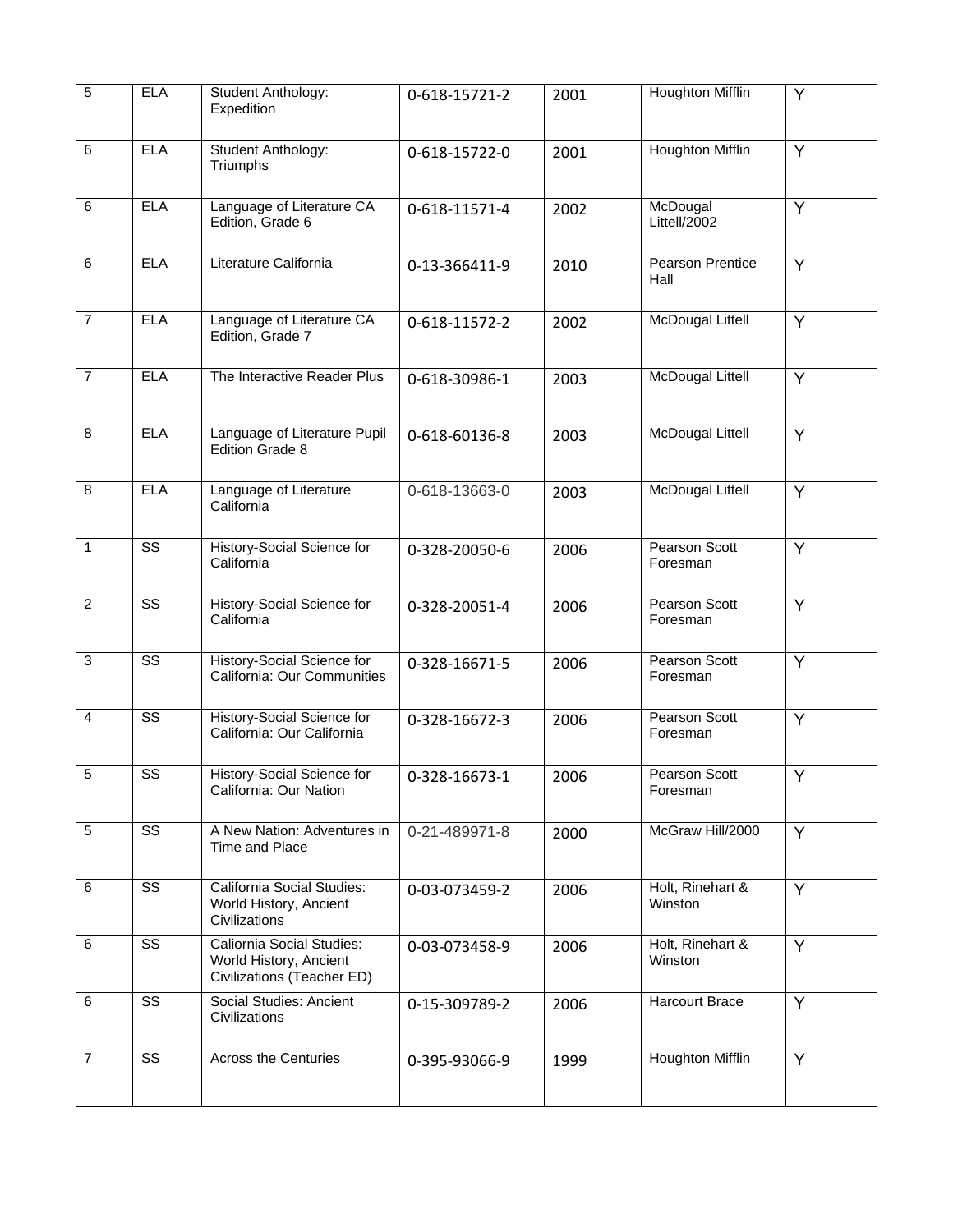| $\overline{7}$   | $\overline{\text{ss}}$ | Caliornia Social Studies:<br>World History, Midieval to<br><b>Early Modern Times</b>                 | 0-030-73399-5 | 2006 | Holt, Rinehart &<br>Winston | Y |
|------------------|------------------------|------------------------------------------------------------------------------------------------------|---------------|------|-----------------------------|---|
| $\overline{7}$   | $\overline{\text{ss}}$ | Caliornia Social Studies:<br>World History, Midieval to<br><b>Early Modern Times</b><br>(Teacher Ed) | 0-030-7340-3  | 2006 | Holt, Rinehart &<br>Winston | Y |
| 8                | $\overline{\text{ss}}$ | California Social Studies:<br>United States History,<br>Independence to 1914                         | 0-030-41228-5 | 2006 | Pearson Scott<br>Foresman   | Y |
| 8                | SS                     | California Social Studies:<br>United States History,<br>Independence to 1914<br>(Teacher Ed)         | 0-030-41229-2 | 2006 | Pearson Scott<br>Foresman   | Y |
| $\mathbf{1}$     | SCI                    | California Science, Grade 1                                                                          | 0-328-18841-7 | 2008 | Pearson Scott<br>Foresman   | Y |
| $\overline{2}$   | SCI                    | California Science, Grade 2                                                                          | 0-328-18838-7 | 2008 | Pearson Scott<br>Foresman   | Y |
| $\sqrt{3}$       | SCI                    | California Science, Grade 3                                                                          | 0-02-284377-9 | 2008 | Pearson Scott<br>Foresman   | Y |
| 4                | SCI                    | California Science, Grade 4                                                                          | 0-02-284378-7 | 2008 | Pearson Scott<br>Foresman   | Y |
| 5                | <b>SCI</b>             | California Science, Grade 5                                                                          | 0-02-284379-5 | 2008 | Pearson Scott<br>Foresman   | Y |
| 6                | <b>SCI</b>             | Focus on Earth Science CA                                                                            | 0-328-24653-8 | 2008 | Pearson Scott<br>Foresman   | Y |
| 6                | <b>SCI</b>             | Focus on Earth Science CA<br>(Teacher Ed)                                                            | 0-328-24654-9 | 2008 | Pearson Scott<br>Foresman   | Y |
| $\overline{7}$   | <b>SCI</b>             | Focus on Life Science                                                                                | 0-618-64095-9 | 2007 | <b>McDougal Littell</b>     | Y |
| $\boldsymbol{7}$ | SCI                    | Focus on Life Science<br>(Teacher ED)                                                                | 0-13-201272-3 | 2007 | <b>McDougal Littell</b>     | Υ |
| 8                | <b>SCI</b>             | Focus on Physical Science                                                                            | 0-13-201270-7 | 2007 | <b>McDougal Littell</b>     | Y |
| 8                | <b>SCI</b>             | Focus on Physical Science<br>(Teacher Ed)                                                            | 0-13-201271-4 | 2007 | <b>McDougal Littell</b>     | Y |
| 1                | <b>MAT</b>             | California Math, Grade 1                                                                             | 0-618-82737-4 | 2009 | <b>Houghton Mifflin</b>     | Υ |
| $\overline{2}$   | <b>MAT</b>             | California Math, Grade 2                                                                             | 0-618-82738-1 | 2009 | <b>Houghton Mifflin</b>     | Y |
| $\overline{2}$   | <b>MAT</b>             | California Math, Grade 2<br>Teacher's Edition Volume 1                                               | 0-618-82690-2 | 2009 | <b>Houghton Mifflin</b>     | Y |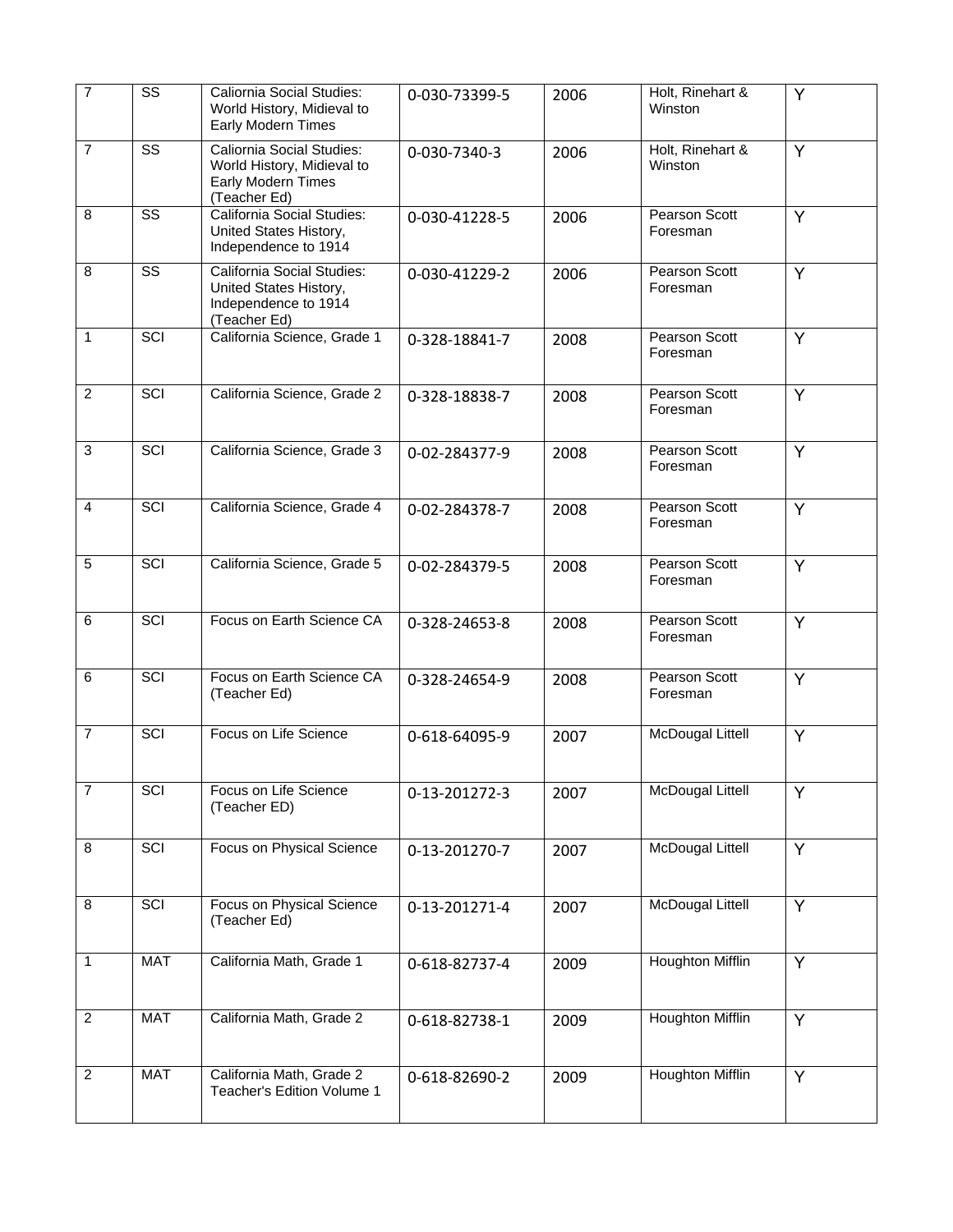| $\overline{2}$ | <b>MAT</b> | California Math, Grade 2<br>Teacher's Edition Volume 2            | 0-618-82698-8  | 2009 | <b>Houghton Mifflin</b>          | Y              |
|----------------|------------|-------------------------------------------------------------------|----------------|------|----------------------------------|----------------|
| $\overline{2}$ | <b>MAT</b> | California Mathematics,<br>Grade 2                                | 0-618-82738-2  | 2001 | Perason Scott<br>Foresman        | Y              |
| $\overline{3}$ | <b>MAT</b> | California Math, Grade 3                                          | 0-618-08177-1  | 2009 | <b>Houghton Mifflin</b>          | Y              |
| $\overline{4}$ | <b>MAT</b> | Mathematics - Grade 4                                             | 0-328-11708-0  | 2005 | Scott Foresman<br>Addison Wesley | Y              |
| $\overline{4}$ | <b>MAT</b> | Mathematics - Grade 4<br><b>Teacher's Edition</b>                 | 0-328-11728-5  | 2005 | <b>Pearson Scott</b><br>Foresman | Y              |
| 5              | <b>MAT</b> | Mathematics - Grade 5                                             | 0-618-08179-8  | 2002 | <b>Houghton Mifflin</b>          | Y              |
| 6              | <b>MAT</b> | Mathematics, Grade 6                                              | 0-328-11710-2  | 2005 | Scott Foresman<br>Addison Wesley | Y              |
| 6              | <b>MAT</b> | California Math, Grade 6                                          | 0-618-82742-8  | 2009 | <b>Houghton Mifflin</b>          | Y              |
| $\overline{7}$ | <b>MAT</b> | Pre-Algebra California<br>Edition                                 | 0-030-92316-6  | 2001 | <b>Prentice Hall</b>             | $\overline{Y}$ |
| $\overline{7}$ | <b>MAT</b> | California Pre- Algebra                                           | 0-13-203-120-5 | 2009 | <b>Pearson Prentice</b><br>Hall  | $\overline{Y}$ |
| $\overline{7}$ | <b>MAT</b> | Mathematics: Concepts &<br>Skills Course 1                        | 0-618-05045-0  | 2001 | <b>McDougal Littell</b>          | Y              |
| $\overline{7}$ | <b>MAT</b> | Mathematics: Concepts &<br>Skills Course 1 (Teacher's<br>Edition) | 0-618-05046-0  | 2001 | <b>McDougal Littell</b>          | Y              |
| $\overline{7}$ | <b>MAT</b> | Mathematics: Concepts &<br>Skills Course 2                        | 0-618-16384-0  | 2001 | McDougal Littell                 | Y              |
| $\overline{7}$ | <b>MAT</b> | Mathematics: Concepts &<br>Skills Course 2 Teacher's<br>Edition   | 0-618-05050-7  | 2001 | <b>McDougal Littell</b>          | Y              |
| 8              | <b>MAT</b> | Algebra 1 California Edition                                      | 0-395-93776-0  | 2001 | <b>Prentice Hall</b>             | Y              |
| 8              | <b>MAT</b> | Algebra 1 California Edition                                      | 0-130-44263-1  | 2009 | <b>Prentice Hall</b>             | Y              |

| Grade<br>Level | Core<br>Subject<br>Abbrev. | Current Textbooks and<br><b>Instructional Materials</b> | ISBN #'s      | Year Of<br>Publication | Publisher        | Name of District(s)<br>Of Alignment |
|----------------|----------------------------|---------------------------------------------------------|---------------|------------------------|------------------|-------------------------------------|
| 9              | ELA                        | The Language of Literature                              | 0-618-17034-0 | 1999                   | McDougal Littell | Havward USD                         |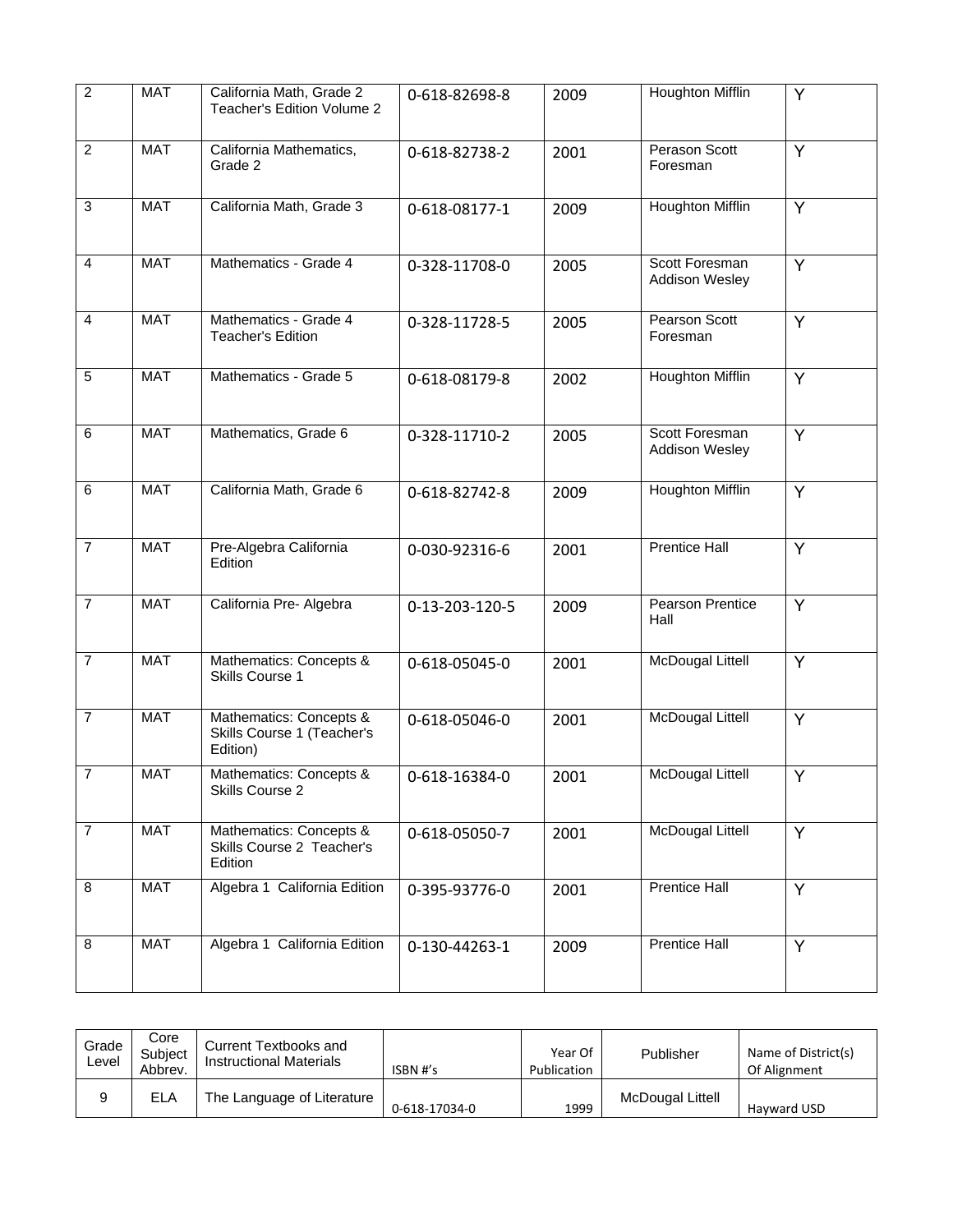| 9         | <b>ELA</b> | Interactice Reader                                                               | 0-618-30995-0  | 1999 | <b>McDougal Littell</b>         | Hayward USD |
|-----------|------------|----------------------------------------------------------------------------------|----------------|------|---------------------------------|-------------|
| 9         | <b>ELA</b> | Language Network                                                                 | 0-618-30995-2  | 1999 | <b>McDougal Littell</b>         | Hayward USD |
| 9         | <b>ELA</b> | California Reading and<br>Language                                               | 0-13-3664322-8 | 2010 | Pearson/ Prentice<br>Hall       | Hayward USD |
| 10        | <b>ELA</b> | The Language of<br>Literature: California                                        | 0-618-69018-3  | 2010 | <b>McDougal Littell</b>         | Hayward USD |
| $11 - 12$ | <b>ELA</b> | The Language of<br>Literature: British Literature<br><b>CA Teacher's Edition</b> | 0-618-17080-4  | 2002 | McDougal Littell                | Hayward USD |
| $11 - 12$ | <b>ELA</b> | The Language of<br>Literature: British Literature<br>CA                          | 0-618-17081-2  | 2002 | <b>McDougal Littell</b>         | Hayward USD |
| $9 - 12$  | SS         | World History: The Modern<br>World California Edition                            | 0-13-129977-8  | 2007 | Pearson Prentice<br>Hall        | Hayward USD |
| $9 - 12$  | SS         | <b>United States History:</b><br>Modern America California<br>Edition            | 0-13-251635-7  | 2008 | <b>Pearson Prentice</b><br>Hall | Hayward USD |
| $9 - 12$  | SS         | Magruder's American<br>Government California<br>Editon                           | 0-13-133579-0  | 2006 | <b>Pearson Prentice</b><br>Hall | Hayward USD |
| $9 - 12$  | SS         | Magruder's American<br>Government California<br><b>Editon Teacher's Edition</b>  | 0-13-133580-4  | 2006 | <b>Pearson Prentice</b><br>Hall | Hayward USD |
| $9 - 12$  | SS         | Magruder's American<br>Government                                                | 0-13-181890-2  | 2007 | <b>Pearson Prentice</b><br>Hall | Hayward USD |
| $9 - 12$  | SS         | Civics: Government and<br>Economics in Action                                    | 0-13-133549-9  | 2007 | Pearson Prentice<br>Hall        | Hayward USD |
| $9 - 12$  | SS         | Civics: Government and<br>Economics in Action<br><b>Teacher's Edition</b>        | 0-13-133550-2  | 2007 | <b>Pearson Prentice</b><br>Hall | Hayward USD |
| $9 - 12$  | SS         | Economics: New ways of<br>thinking                                               | 0-82193-401-2  | 2007 | <b>EMC Publishing</b>           | Hayward USD |
| $10 - 12$ | SCI        | Biology                                                                          | 0-13-201352-5  | 2007 | Pearson Prentice<br>Hall        | Hayward USD |
| $10 - 12$ | SCI        | Holt Biology, California<br>Edition                                              | 0-13-201353-5  | 2001 | Holt, Rinehart &<br>Winston     | Hayward USD |
| $10 - 12$ | SCI        | Holt Biology, California<br>Edition (Teacher Edition)                            | 031-2013523-9  | 2001 | Holt, Rinehart &<br>Winston     | Hayward USD |
| $9\,$     | SCI        | Holt Earth Science,<br>California Edition                                        | 0-030-55667-8  | 2001 | Holt, Rinehart &<br>Winston     | Hayward USD |
| 9         | SCI        | Holt Earth Science,<br>California Teacher's<br>Edition                           | 0-03055668-6   | 2001 | Holt, Rinehart &<br>Winston     | Hayward USD |
| $10 - 12$ | SCI        | Holt Chemistry, California<br>Edition                                            | 0-03-092204-6  | 2007 | Holt, Rinehart &<br>Winston     | Hayward USD |
| $10 - 12$ | SCI        | Holt Chemistry, California<br><b>Edition Teachers Edition</b>                    | 0-03-092205-4  | 2007 | Holt, Rinehart &<br>Winston     | Hayward USD |
| $10 - 12$ | SCI        | General Chemistry 4th<br>Edition                                                 | 0-13-192015-4  | 2005 | Pearson Prentice<br>Hall        | Hayward USD |
| $10 - 12$ | SCI        | Modern Chemistry                                                                 | 0-03056537-5   | 2001 | Holt, Rinehart &<br>Winston     | Hayward USD |
| $10 - 12$ | SCI        | Holt Physics, California<br>Edition                                              | 0-03092210-0   | 2007 | Holt, Rinehart &<br>Winston     | Hayward USD |
| $10 - 12$ | SCI        | Holt Physics, California<br><b>Edition- Teachers Edition</b>                     | 0-03-092211-9  | 2007 | Holt, Rinehart &<br>Winston     | Hayward USD |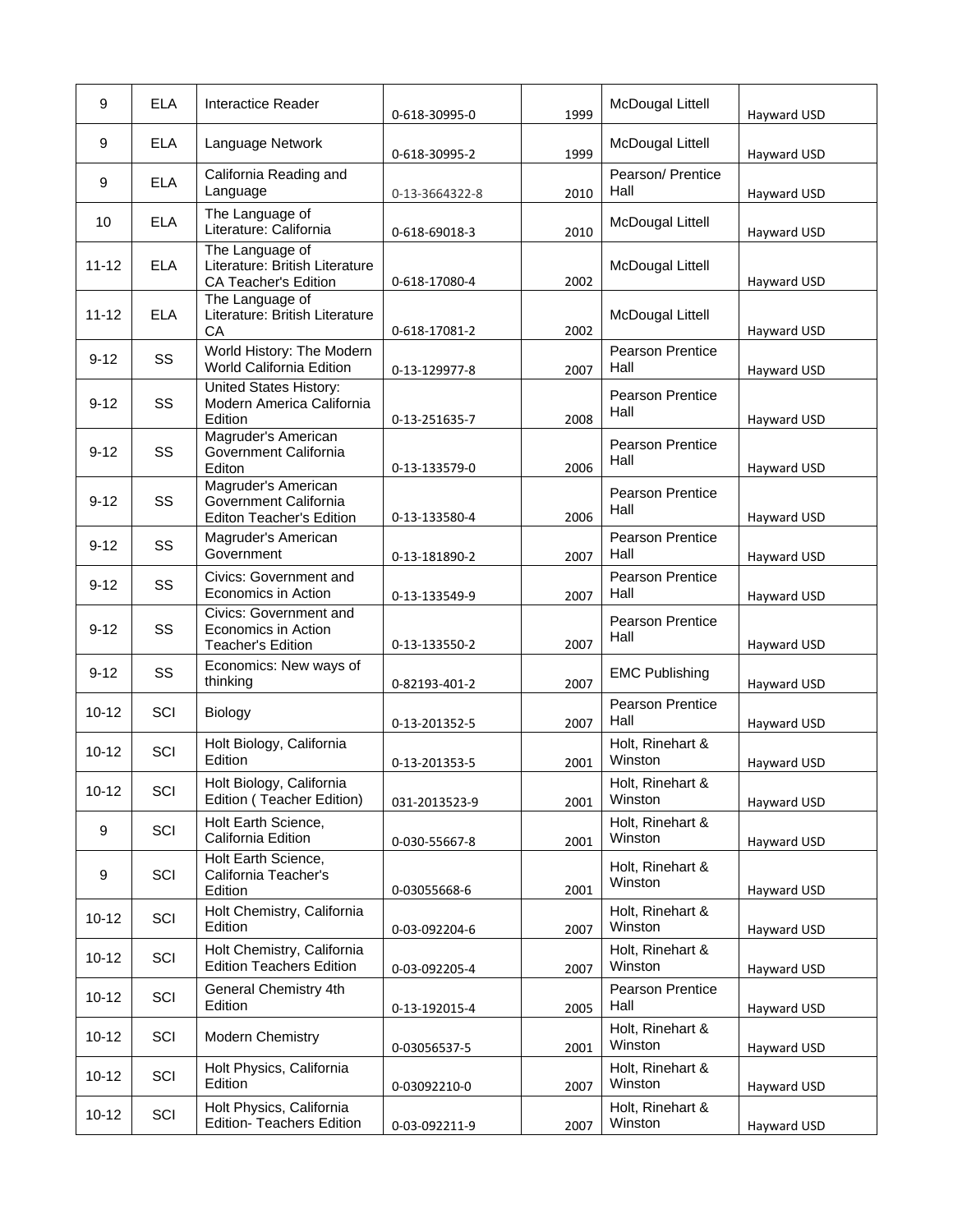| $10 - 12$ | SCI        | <b>Conceptual Physicls</b>                                            | 0-13-364749-8 | 2009 | <b>Pearson Prentice</b><br>Hall | Hayward USD |
|-----------|------------|-----------------------------------------------------------------------|---------------|------|---------------------------------|-------------|
| 9         | MAT        | Algebra 1                                                             | 0-3959-3776-0 | 2001 | McDougal Littell                | Hayward USD |
| $10 - 12$ | MAT        | Geometry                                                              | 0-030923456-2 | 2009 | <b>Pearson Prentice</b><br>Hall | Hayward USD |
| $10 - 12$ | <b>MAT</b> | Algebra 2                                                             | 0-030923517-5 | 2009 | <b>Pearson Prentice</b><br>Hall | Hayward USD |
| $10 - 12$ | MAT        | Algebra 2 with Trignometry                                            | 0-13-133798-0 | 2009 | <b>Pearson Prentice</b><br>Hall | Hayward USD |
| $10 - 12$ | <b>MAT</b> | <b>Elementary Statistics 10th</b><br>Edition                          | 0-201-71081-1 | 2006 | Pearson Addison<br>Wesley       | Hayward USD |
| $10 - 12$ | <b>MAT</b> | <b>Elementary Statistics 10th</b><br><b>Edition Teacher's Edition</b> | 0-321-33183-4 | 2006 | Pearson Addison<br>Wesley       | Hayward USD |
| $10 - 12$ | <b>MAT</b> | Stats: Modeling the World<br>3rd Edition                              | 0-13-135958-4 | 2010 | Pearson Addison<br>Wesley       | Hayward USD |

# **VIII. School Finances**

### **Expenditures per Pupil (Fiscal Year 2013-14)**

| <b>Total Dollars</b> | <b>Dollars per student</b> | <b>Average Teacher Salary</b> |
|----------------------|----------------------------|-------------------------------|
| \$3,130,086          | \$36,973                   | \$52,452                      |

## **Types of Services Provided**

Spectrum Center Schools work cooperatively with local school districts to develop a customized curriculum for each student based on the student's Individual Education Program (IEP), abilities, interests and goals. Spectrum Center Schools meet state education standards and are based on the principals of Applied Behavior Analysis (ABA). ABA is a discipline devoted to the understanding and improvement of human behavior. Spectrum's ABA curriculum includes specific strategies for preventing behaviors of concern, teaching alternative appropriate behavior, teaching self-control strategies, improving learning skills and responding to behaviors of concern in a safe and respectful manner.

Spectrum Center Schools serve students with emotional disturbance or developmental disabilities who benefit from a consistent and structured program, with an emphasis on a successful transition to a less restrictive environment. The students receive individualized instruction in academic, social and behavioral skills, including independent living and vocational skills in a low student to instructor ratio.

Spectrum Center Schools also serve students with autism, who receive a continuum of specialized education services in dedicated classrooms. Applied Behavior Analysis is the foundation of Spectrum's approach to teaching children with autism in an environment that is predictable, consistent, structured and positive. Spectrum's curriculum for students with autism in highly structured involves repeated presentation of instruction and focuses on communication, behavior, social and academic skills in a low student to instructor ratio.

Related services provided at by Spectrum Center per the student Individual Education Program includes counseling, Speech and Language Therapy, Occupational Therapy, Adapted Physical Education, Augmentative Communication, and Assistive Technology.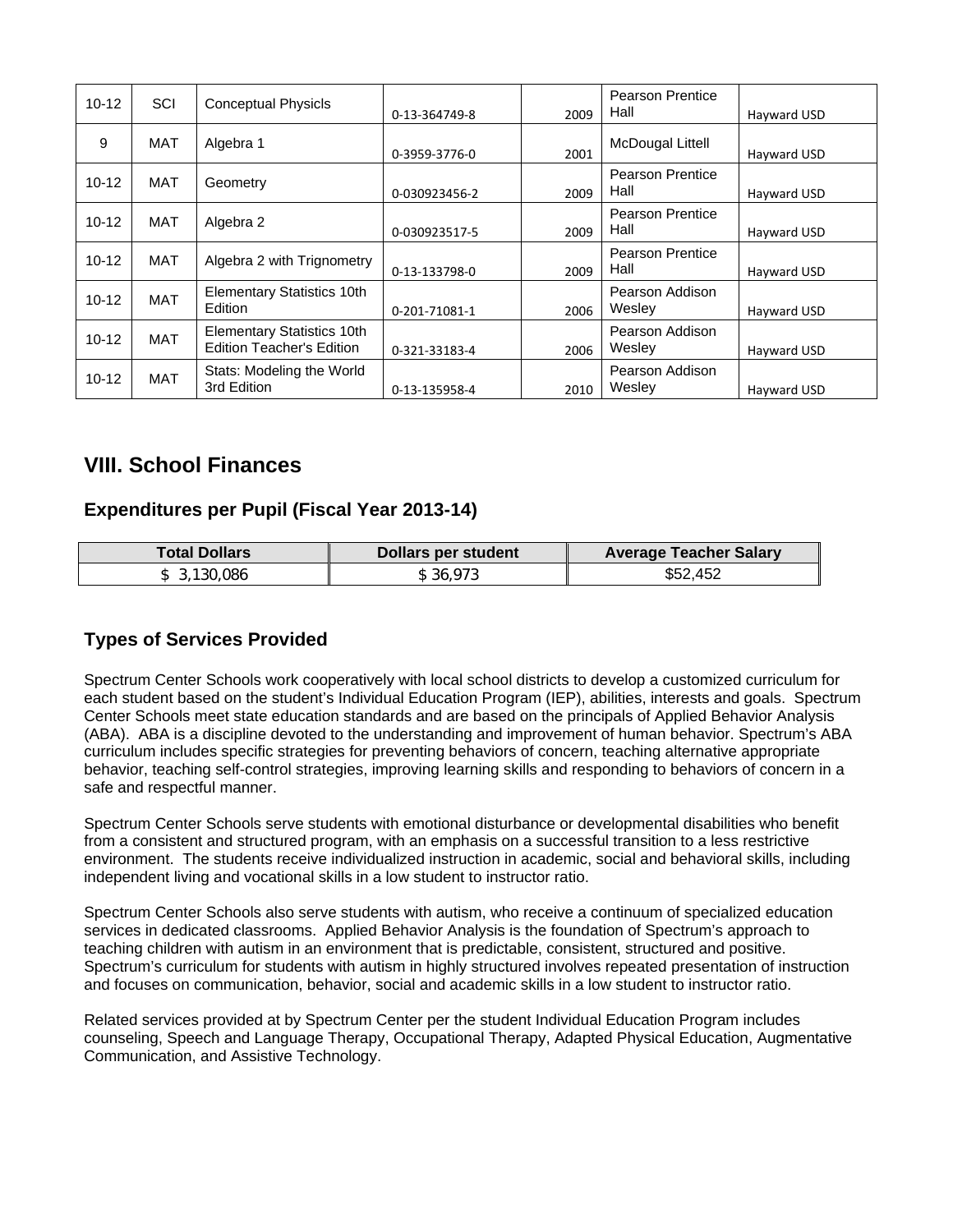### **Teacher and Administrative Salaries (Fiscal Year 2013-14)**

| Category                        | <b>Spectrum Schools</b><br><b>Amount</b> | <b>State Average</b><br>(ADA < 1,500) |
|---------------------------------|------------------------------------------|---------------------------------------|
| <b>Beginning Teacher Salary</b> | \$43,689                                 | \$38,592                              |
| <b>Mid-Range Teacher Salary</b> | \$52,332                                 | \$55,764                              |
| <b>Highest Teacher Salary</b>   | \$66,999                                 | \$72,219                              |
| <b>Average Teacher Salary</b>   | \$52,452                                 | \$90,207                              |
| <b>Average Director Salary</b>  | \$78,203                                 | \$116,768                             |

### **IX. Student Performance**

### **Standardized Testing and Reporting**

Scores are not shown when the number of students with data is ten or less because it is too small for statistical accuracy and to protect student privacy. Districts and Parents receive test results. The Campus does not always receive them from the LRE. Not enough test results were received to provide an accurate report.

#### **Mission Valley Writing Fluency**

Writing fluency scores were available for 11 Mission Valley students. On average, these students improved their writing sequence from 68.73 to 118.36 and their accuracy from 94.16% to 97.65%.

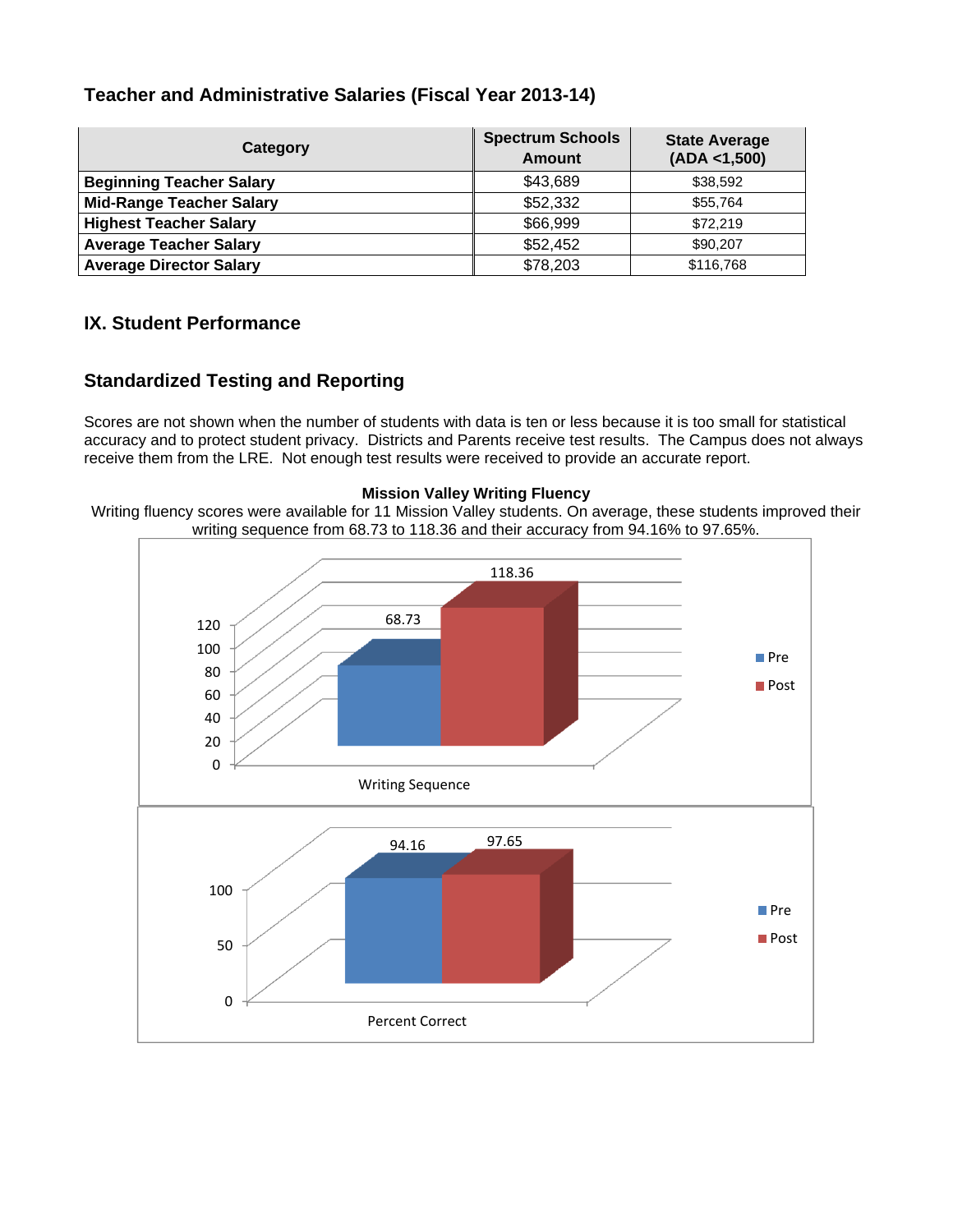### **Other Student Outcome Data**

The IEP goal data indicate the percent of goals in which the students reached the third benchmark or better at the time of his/her annual. The behavioral progress data indicate the percentage of challenging behaviors targeted in a formal behavior intervention plan that had a 10% decrease or better at the time of the annual IEP.



IEP Goal Progress (3rd Benchmark or Better)

# **X. Accountability**

## **California Department of Education Certification (CDE)**

The Spectrum Center Schools are all certified by the California Department of Education.

### **Schools Commission of the Western Association of Schools and Colleges Accreditation (WASC)**

The Spectrum Center Schools are all fully accredited by the Schools Commission of the Western Association of Schools and Colleges.

### **Academic Performance Index (API)**

The API is not applicable to Non Public Schools.

### **XI. Postsecondary Preparation**

### **WorkAbility I**

Spectrum Center is a state-approved WorkAbility I Program (WAI) site. WorkAbility I is a California transition program and is funded and administered by the Special Education Division of the California Department of Education. The WorkAbility I Program provides resources for transition services with a primary focus on comprehensive pre-employment, work site training, and employment, along with follow-up services for youth in special education.

Spectrum's WAI program goal is to provide students with the skills necessary to maximize the level of independence and productivity in their lives, assisting them into a quality adult life.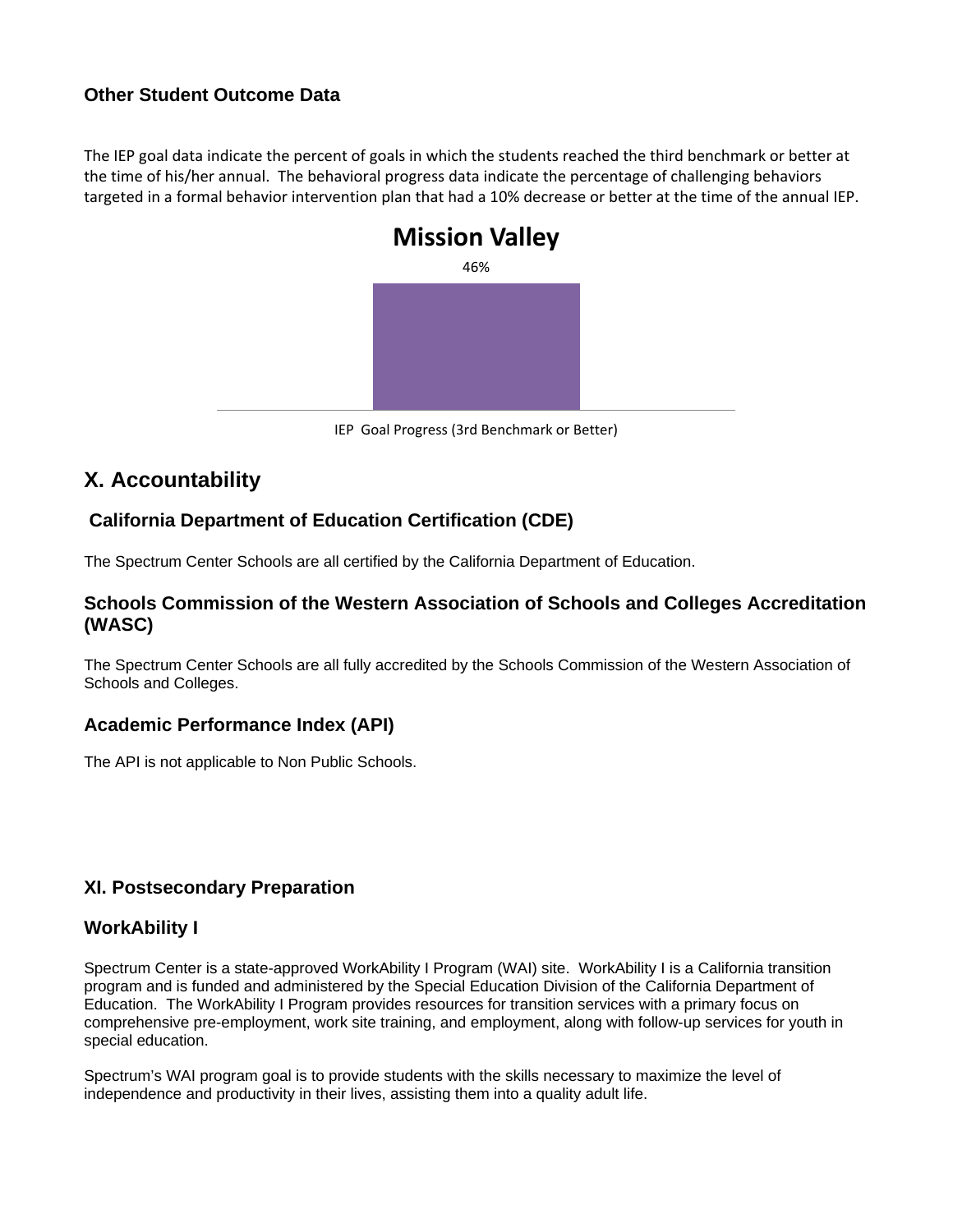The State WAI model requires service delivery, data collection, documentation, and reporting in line with WAI's Array of Services. The WAI Array includes, but is not limited to, career awareness and exploration, career counseling, vocational assessments, pre-employment activities that promote employment readiness, job search skills, and job retention, work training, and follow-up services. Spectrum's WAI Program strives to include as many elements of these services as "best practices", based on individual student's skills, abilities, and interests.

Spectrum's WAI program offers pre-vocational / vocational training, and pre-employment and career planning services for students 14-22 aligned as much as possible with each student's Individual Education Plans (IEP). As mandated in the IDEA 2004, and by the age of 16, transition planning, post-secondary goals, and individualized transition services will be addressed simultaneously with the development of the student's annual IEP goals. The Individual Transition Plan (ITP) is based on age-appropriate transition assessments. Measurable post-secondary goals are developed based on students' individual long-term objectives, interests, and preferences, and may include paid work training and other employment-related services. The development and practice of independent living skills are also a part of the long-term goals.

Pre-vocational and vocational training prepares students for future WAI subsidized or direct hire work training and employment opportunities, and includes, but is not limited to, pre-vocational/vocational tasks, mobility training, self-care, training in tolerance with time on task, work maturity standards and values, and the development of effective communication skills. The program features a strong community-based component. Research has shown that it is most productive for our students to learn skills in the natural environment where they will be later expected to demonstrate the skills. In this way, generalization is enhanced and independence maximized.



# **Workability I Program**

### **Completion of High School Graduation Requirements**

Data is not shown when the number of students with data is ten or less to protect student privacy.

### **XII. Instructional Planning and Scheduling**

Spectrum Center Schools provide continual training as well as dedicated staff training days. Spectrum – Mission Valley has 2 teacher training days and 3 all staff training days prior to the first student day in the fall. We have 2 additional training days – one in the spring and one in the fall. In addition, all staff attend monthly trainings on instruction and/or behavioral support of students.